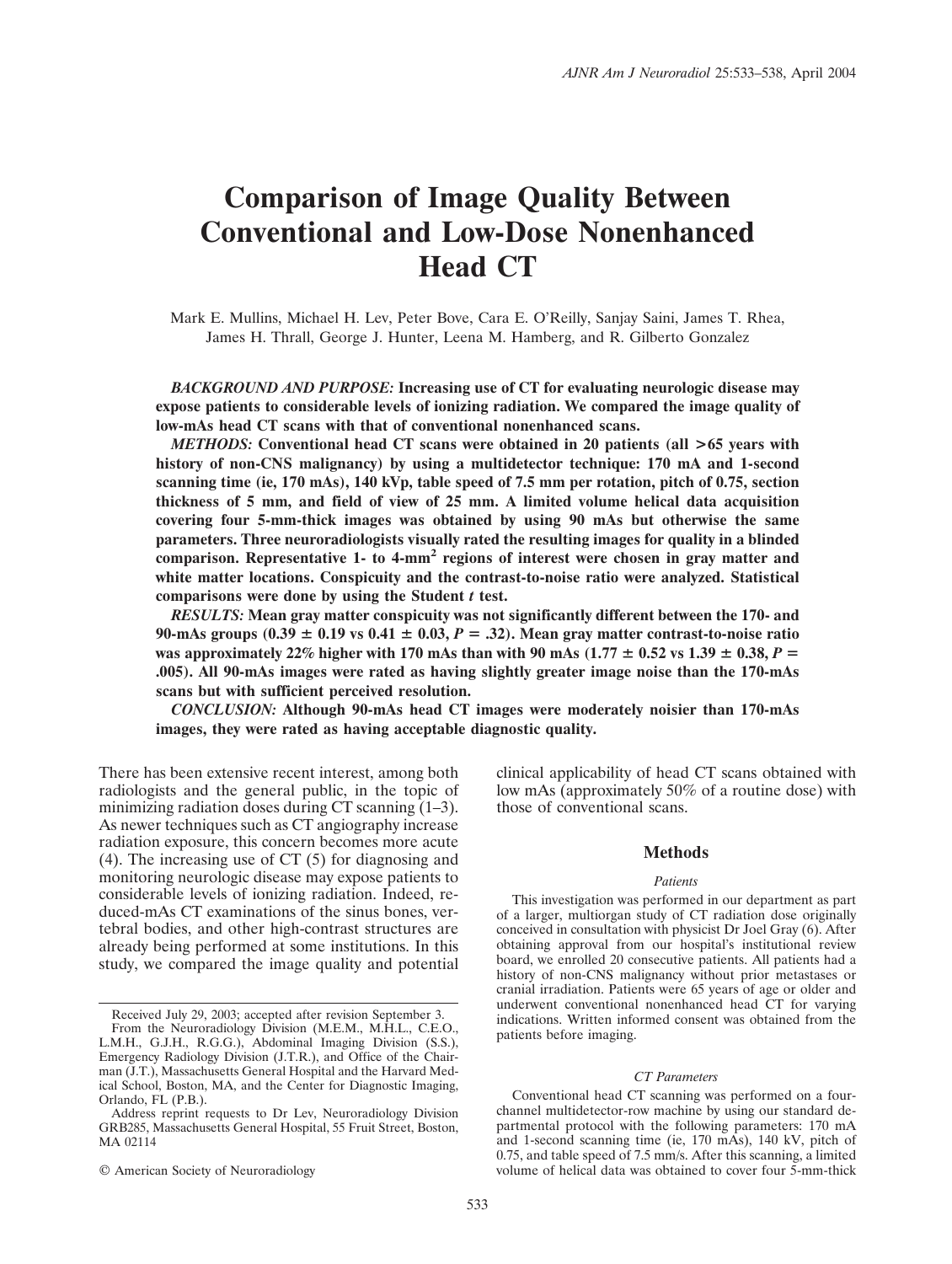**Composite results for signal intensity–to-noise ratios and conspicuity**

|         | $170$ mAs |           | 90 mAs    |           | $170$ mAs |           | 90 mAs |           | GM Conspicuity |           | <b>GM CNR</b> |           |
|---------|-----------|-----------|-----------|-----------|-----------|-----------|--------|-----------|----------------|-----------|---------------|-----------|
| Patient | <b>GM</b> | <b>SD</b> | <b>GM</b> | <b>SD</b> | <b>WM</b> | <b>SD</b> | WM     | <b>SD</b> | $90$ mAs       | $170$ mAs | $90$ mAs      | $170$ mAs |
| 1       | 30.20     | 4.07      | 30.70     | 4.95      | 15.40     | 4.24      | 16.60  | 5.22      | 0.85           | 0.96      | 1.96          | 2.52      |
| 2       | 33.90     | 4.09      | 33.80     | 4.68      | 23.90     | 3.27      | 23.30  | 4.69      | 0.45           | 0.42      | 1.58          | 1.91      |
| 3       | 30.00     | 3.87      | 29.90     | 4.93      | 22.40     | 3.55      | 21.70  | 4.84      | 0.38           | 0.34      | 1.19          | 1.45      |
| 4       | 35.10     | 3.91      | 35.30     | 4.94      | 22.30     | 3.31      | 21.90  | 4.44      | 0.61           | 0.57      | 2.02          | 2.50      |
| 5       | 30.40     | 3.89      | 33.60     | 5.33      | 23.20     | 3.96      | 23.10  | 5.20      | 0.45           | 0.31      | 1.41          | 1.30      |
| 6       | 29.90     | 3.66      | 30.40     | 5.53      | 21.60     | 2.95      | 21.90  | 4.12      | 0.39           | 0.38      | 1.23          | 1.77      |
| 7       | 33.20     | 3.40      | 35.10     | 3.85      | 25.00     | 2.95      | 25.90  | 4.39      | 0.36           | 0.33      | 1.58          | 1.82      |
| 8       | 31.80     | 3.57      | 31.30     | 5.15      | 21.60     | 3.62      | 22.20  | 4.39      | 0.41           | 0.47      | 1.34          | 2.01      |
| 9       | 32.60     | 3.53      | 32.10     | 4.76      | 25.80     | 2.60      | 24.80  | 3.86      | 0.29           | 0.26      | 1.19          | 1.55      |
| 10      | 25.60     | 2.89      | 25.80     | 4.08      | 22.10     | 3.30      | 22.90  | 5.33      | 0.13           | 0.16      | 0.43          | 0.80      |
| 11      | 33.30     | 3.22      | 32.90     | 4.30      | 24.10     | 2.87      | 25.10  | 4.35      | 0.31           | 0.38      | 1.28          | 2.13      |
| 12      | 32.60     | 3.54      | 34.40     | 5.80      | 22.40     | 3.14      | 23.00  | 4.81      | 0.50           | 0.46      | 1.51          | 2.16      |
| 13      | 31.10     | 3.28      | 33.60     | 6.42      | 23.70     | 2.94      | 24.60  | 4.92      | 0.37           | 0.31      | 1.11          | 1.68      |
| 14      | 31.10     | 3.30      | 34.50     | 4.93      | 25.00     | 3.51      | 24.80  | 5.16      | 0.39           | 0.24      | 1.36          | 1.27      |
| 15      | 29.90     | 3.57      | 31.60     | 4.61      | 25.70     | 3.73      | 24.30  | 5.67      | 0.30           | 0.16      | 1.00          | 0.81      |
| 16      | 33.60     | 3.65      | 32.50     | 4.72      | 19.50     | 3.44      | 18.80  | 4.73      | 0.73           | 0.72      | 2.05          | 2.81      |
| 17      | 33.00     | 3.51      | 34.30     | 4.02      | 24.20     | 3.28      | 24.20  | 3.86      | 0.42           | 0.36      | 1.81          | 1.83      |
| 18      | 36.80     | 3.61      | 34.40     | 5.50      | 27.20     | 3.14      | 26.60  | 4.44      | 0.29           | 0.35      | 1.10          | 2.01      |
| 19      | 31.90     | 3.87      | 33.30     | 5.59      | 23.40     | 2.99      | 23.70  | 5.07      | 0.41           | 0.36      | 1.27          | 1.74      |
| 20      | 31.30     | 3.18      | 32.80     | 4.08      | 25.10     | 2.96      | 25.40  | 3.86      | 0.29           | 0.25      | 1.32          | 1.43      |

sections through standardized brain levels. For this, 90 mAs was used, but otherwise the other technique factors were identical. The limited volume scan covered the following anatomic areas: centrum semiovale, corona radiata at the lateral ventricles, middle cranial fossa/skull base, and posterior fossa/palate.

#### *Qualitative Evaluation of Resulting Images*

A total of 160 axial head CT images from 20 patients (two scans per patient, four sections per scan) were evaluated by consensus interpretation of two American Board of Radiology– certified radiologists with Certificates of Added Qualification in Neuroradiology (M.A.L., P.B.) and one experienced neuroimaging technologist (C.E.O.). These radiologists were blinded to the patients' names and clinical histories and to the mA values. Both the 90- and 170-mAs images were rated according to a subjective five-point scale for image quality. The interpreting radiologists were asked to concentrate on typical parameters of image quality: image noise, gray matter (GM)–white matter (WM) conspicuity, subarachnoid space sharpness, ventricular margins, and distinctness of the posterior fossa contents. Direct pair-wise comparison was performed in a blinded manner between each of the 170- and 90-mAs scanning sections for each patient. A randomly selected reference section from each pair was rated as having image quality better than, equal to, slightly less than, or significantly less than that of the remaining section or having unacceptable or nondiagnostic image quality. This scale was used to grade differences in both GM-WM conspicuity (ie, the ability to distinguish between GM and WM) and image noise (ie, graininess). Interpretation was performed by using soft-copy images on a Picture Archiving and Communication System (PACS) workstation. Window and level settings were standardized for initial review, but each interpreting radiologist was also allowed to vary the settings as they saw fit.

#### *Quantitative Evaluation of Resulting Images*

A minimum of three, small  $(1 - to 4-mm<sup>2</sup>)$ , representative regions of interest (ROIs) was chosen in identical neuroanatomic GM and WM locations for each set of images, as previously described (7). Careful attention was paid to avoiding volume averaging from blood vessels, sulci, and cisterns, as well

as between GM and WM. ROI values, measured in Hounsfield units, were averaged across all four scanning sections for each of the 170- and 90-mAs groups. GM conspicuity was defined as follows: (mean GM  $ROI -$  mean WM  $ROI$ )/mean WM  $ROI$ . The image contrast-to-noise ratio (CNR) was defined in a standard manner: (mean GM ROI  $-$  mean WM ROI)/[(SD GM ROI)<sup>2</sup> + (SD WM ROI)<sup>2</sup>]<sup>1/2</sup>, where SD is the standard deviation (7). Data were analyzed by using the Student *t* test for unequal variances. Significance was set at  $P \leq .05$ .

## **Results**

All 80 of the 90-mAs image sections were rated as having slightly less diagnostic quality than the 170 mAs reference images. None were rated as nondiagnostic or of significantly less quality than their 170 mAs counterparts.

Composite results for signal intensity–to-noise ratios and conspicuity for each patient are listed in the Table. Mean GM conspicuity was not significantly different for the 170- and 90-mAs groups ( $0.39 \pm 0.19$ ) vs  $0.41 \pm 0.03$ , respectively;  $P = .32$ ). Mean image CNR was approximately 22% higher for the 170-mAs group than for the 90-mAs group; this result was statistically significant (1.77  $\pm$  0.52 vs 1.39  $\pm$  0.38;  $P = .005$ ). All of the 90-mAs images were rated as having slightly greater image noise than that of the 170-mAs scans, but they had sufficient perceived resolution for routine clinical indications.

Figure 1 illustrates representative 170- and 90-mAs head CT images for a typical patient at standardized levels. Detailed, magnified field-of-view illustrations of the results are shown in Figure 2 (same patient). Mild image pixelation and a grainy appearance are demonstrated, reflecting the mild increase in image noise described by the quantitative results.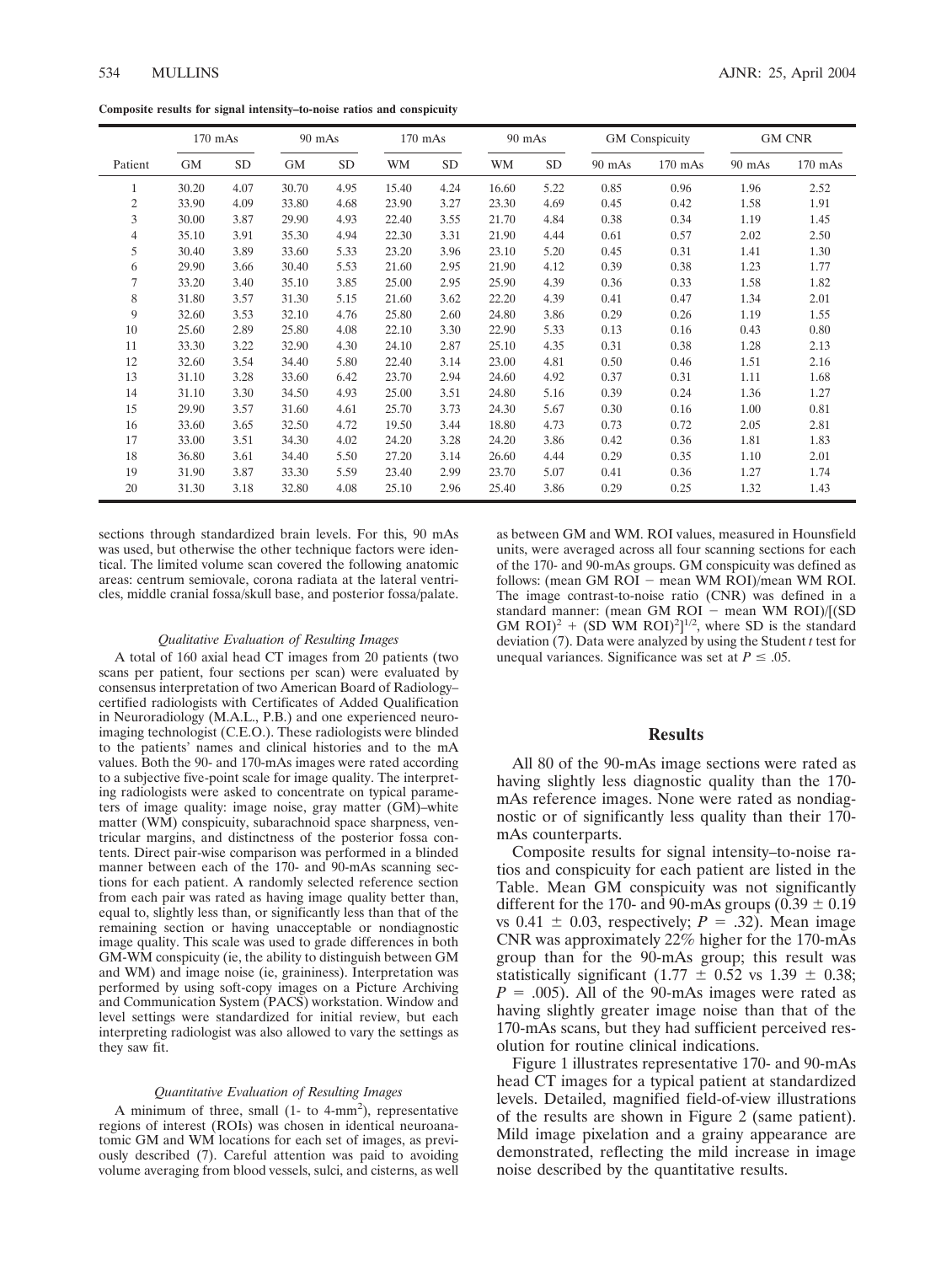

*C* and *D,* Thalamus (deep GM) and forceps major (WM) at 170 (*C*) and 90 (*D*) mAs.

*E* and *F,* Centrum semiovale (WM) at 170 (*A*) and 90 (*B*) mAs.

## **Discussion**

We evaluated nonenhanced head CT scanning, one of the most widely used tools for the screening of intracranial pathology. CT scans account for 13% of the radiologic examinations performed nationwide and 30% of the overall radiation exposure attributable to such examinations (8). As newer CT techniques (eg, CT angiography based on thin sections and multidetector-row scanners) become the standard of practice, the potential for cumulative effects seems even more relevant.

In our practice at a tertiary care hospital with an active neurologic intensive care unit (NICU), a stroke

team, and a neurosurgical service, it is not uncommon for critically ill inpatients to undergo multiple daily head CT examinations over days to weeks. Thus, we aimed to determine if their radiation exposure could be reduced with reasonable preservation of diagnostic quality. As we assume that these examinations are clinically indicated and required for appropriate patient care, reducing imaging quality below that required for minimal diagnostic accuracy would clearly be counterproductive. An inherent assumption is the ALARA principle: The total radiation dose should be "as low as reasonably allowable" (9).

Fig 1. Images in a 70-year-old woman show normal brain. Standard- and lowdose nonenhanced head CT scans at

*A* and *B,* Posterior fossa (medulla and cerebellar hemispheres) at 170 (*A*) and 90

identical levels are compared.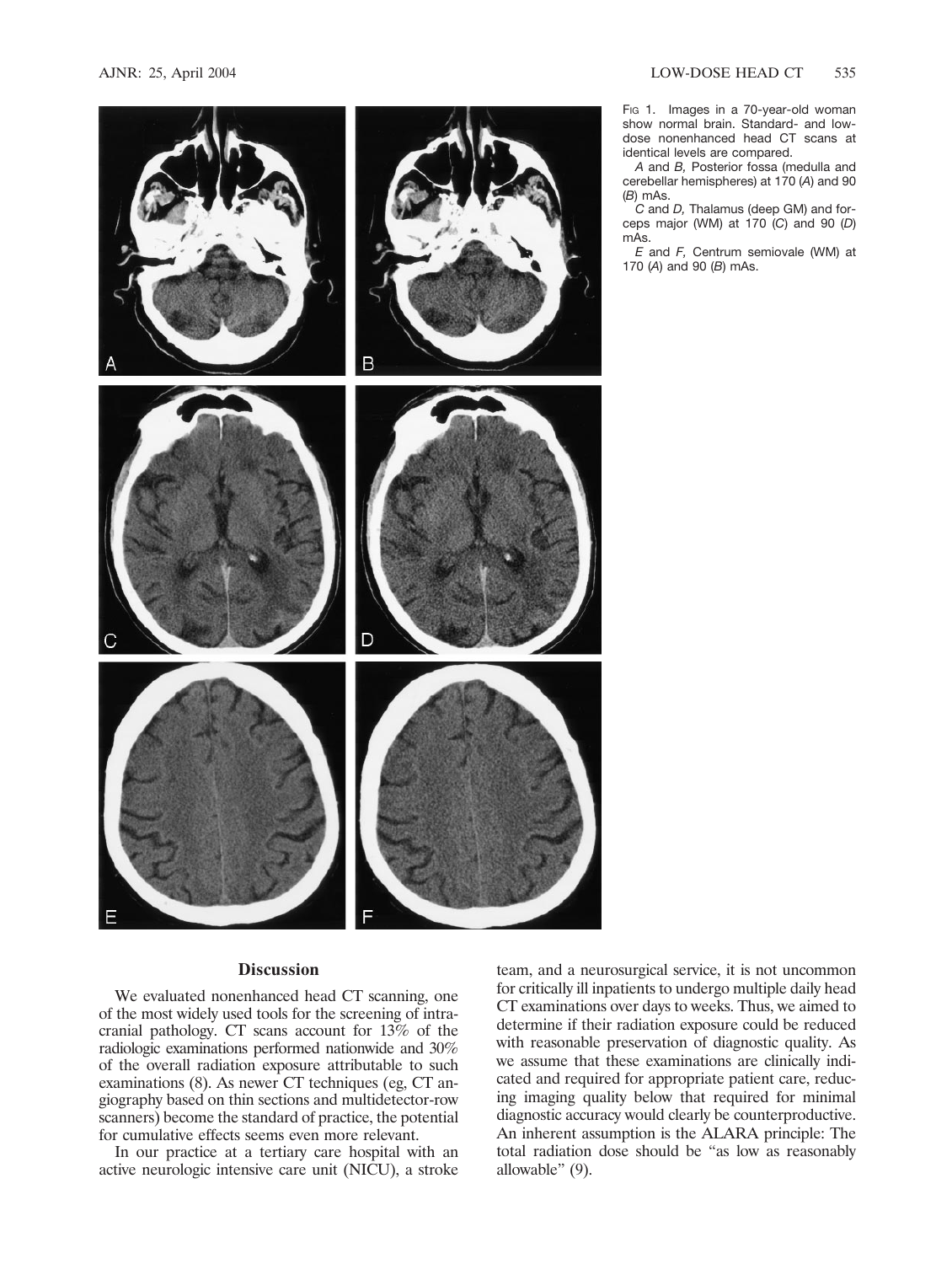FIG 2. Images in a 70-year-old woman show normal brain. Geometric magnification of data was obtained by using a standard, nonenhanced head CT technique and a low-dose technique at an identical level.

*A,* 170 mAs. *B,* 90 mAs.



Theoretically, any CT parameter can be varied to assess their influence on the total dose. Radiation dose is linearly proportional to tube current (milliamperes, mA) and scanning time (seconds, s) (6, 10, 11). Their product is milliampere-second (mAs). The relationship between dose and kilovolt peak (X-ray beam energy) is nonlinear (11); however, decreased kVp typically result in increased image noise (12). Increasing the pitch factor reduces the dose and vice versa, if no other parameters are changed (11). Because of the multitude of CT scanners available and because of their differences in reacting to changes in pitch, attention has to be paid to whether such changes affect other parameters as well, thus prohibiting any reduction in dose. Actual calculations of patient dose are complex and partly based on the patient's body habitus, the body part examined, and the method of delivery. We estimate that a routine 170-mAs head CT examination in our department typically results in a CT dose index  $(CTDI_{w})$  of 65 mGy, or 6.5 rad (radiation absorbed dose), with the parameters as described in Methods. We chose mAs as our experimental variable not only because mA is the scanning parameter that linearly influences patient dose but also because the CT technologist can easily adjust this before the examination. Specifically, a 50% reduction in mAs results in a 50% reduction in dose (10). Thus, a decrease in tube current from 170 to 90 mAs should result in a head CT CTDI<sub>w</sub> of approximately 3.4 rad.

The Society of Pediatric Radiology recently convened a conference addressing the issue of CT radiation exposure in children. Although the proceedings were specifically geared toward a pediatric population, many of the conclusions reached apply to adults as well. Slovis (9) detailed the following summary: 1) The benefits of CT usually outweigh the risks. 2) Sensitivity to radiation exposure is inversely proportional to age. 3) An excess cancer risk likely exists in relation to CT radiation exposure, though it is unclear how significant this effect is. 4) No consensus on dose exists. 5) A group should be formed to investigate effective doses. 6) Radiation doses should be reduced, but diagnostic quality should be preserved. 7)

All caregivers should be educated regarding the facts and goals of CT. Kalra and colleagues (6) recommended several strategies for potentially decreasing patient dose: 1) Perform only indicated CT scans. 2) Avoid multiphase protocols when possible. 3) Address clinical issues first. 4) Recommend follow-up CT scans only when necessary. 5) Adjust the CT technical parameters appropriately.

Although the 90-mAs head CT images were approximately 22% noisier than the corresponding 170 mAs images, all reviewers noted that the low-dose scans were of acceptable diagnostic quality for routine imaging indications. In an adult population, such indications include serial follow-up scanning, as is often performed in inpatients with gross imaging findings that may change during the course of admission and affect management decisions. Traumatic (or nontraumatic) intracranial hemorrhage, aneurysm rupture, stroke, hydrocephalus, and other conditions requiring a patient's admission to a NICU are just a few of the diseases that may occur in young adults and that might reasonably be followed up by using a 90 mAs technique. Although the minimal increase in image noise at 90 mAs did not represent a critical impediment to routine diagnosis, recommending a low-mAs technique for initial workup is likely inappropriate at present, especially without further study of potentially subtle pathologic findings (eg, lacunar infarctions) (12). It is noteworthy that our objective measurements were not significantly different between the 90- and 170-mAs images, with regard to GM-WM conspicuity. This is typically a far more subtle distinction in terms of the difference in Hounsfield units than is the conspicuity of most lesions. In terms of radiation dose, we estimate that examinations performed at 90 mAs resulted in an exposure of approximately 3.4 rad, whereas standard head CT performed at 170 mAs resulted in approximately 6.5 rad. Once again, this was a considerable difference, especially for young NICU patients who may be undergoing serial scans over a relatively short period.

Similar experience with thoracic CT scanning has shown that reducing the tube current from a standard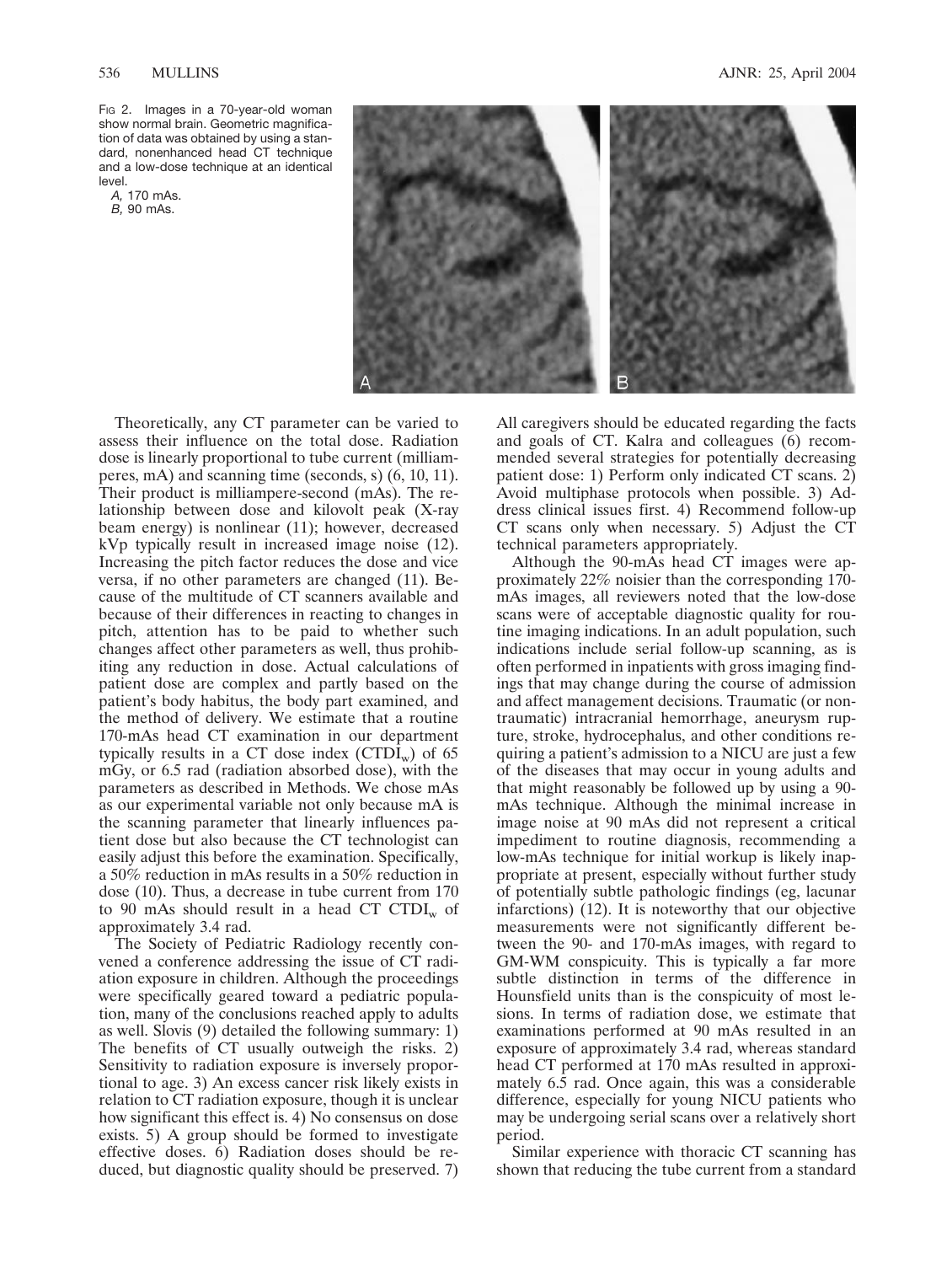value of 280 mAs to below 120–160 mAs results in a perceptible decrease in image quality but that values of 160 mAs or greater yield interpretable images (13). A recent cadaveric study by Cohnen and colleagues has shown that, by varying mAs and kVp, the dose can be reduced by as much as 40% without a perceptible loss of image quality and by as much as 75% without a significant loss of diagnostic ability (12). Although it may be inappropriate to extrapolate these results to living patients in clinical practice, it appears reasonable that the radiation dose can be decreased to some degree without compromising diagnostic ability (14). Kalra and colleagues (6) have similarly reported that a 50% reduction in abdominal CT dose (achieved by lowering mAs) also results in images of diagnostic quality, except for a small number of very obese patients. In low-dose head CT, the analogous situation is a thickened calvarium, which can occur with conditions such as Paget disease or chronic use of Dilantin, though none of our scans were affected by this limitation.

The goal of radiologic imaging is accurate, timely, and clinically relevant diagnosis. Any evaluation of varying the mAs setting should therefore consider the optimization of other scanning parameters, some of which are less obviously related to dose than mAs is (13). Along these lines, Jones and colleagues (15) noted that multidetector-row CT may be preferred to single-detector-row CT imaging of the posterior fossa, a site frequently noted by neuroradiologists to be diagnostically challenging. Nonhelical CT scanning may also provide less image noise in the posterior fossa (12). Hamberg and colleagues (11) recently reported that, if attention is paid to parameter modification, multisection CT does not necessarily require more radiation than single-section scanning.

Our study has limitations. It rapidly became apparent during image review that the interpreting radiologists could routinely distinguish the 90-mAs scans from the 170-mAs scans. Therefore, blinding to the mAs value of each image was unsuccessful. However, this potential bias was unlikely to be important, as both the qualitative and quantitative results confirmed that any reduction in structural conspicuity was inconsequential and that the increase in image noise was mild to moderate. However, because we did not explicitly address image quality for specific pathologic processes, some small- or low-contrast lesions (eg, lacunar or subtle cortical infarcts or petechial or subtle subarachnoid hemorrhages) might not be as well seen with the reduced-mAs technique. Similarly, 90 mAs may not be appropriate for initial screening examinations in the emergency department. This topic would clearly benefit from further investigation; indeed, the potential effect of dose reduction on ultimate patient outcome is an important but difficultto-study area for future research. The detection of low-contrast lesions may require minimized noise examinations, despite adequate conspicuity with reduced-mAs scanning (10). Another limitation of our study is its generalizability. Our patient cohort may not reflect the average group receiving head CT scans

routinely; it was chosen on the basis of age criteria and the fact that they had previously diagnosed malignancies. Thus, this cohort were perceived as having a minimal potential long-term risk from the minimal (but nonzero) additional radiation exposure required by our study design.

Future investigations may also include the evaluation of automatic, or smart, mAs systems, that vary the CT tube current on the basis of the patient's body habitus, as defined by the scout image (16). Because applying adult scanning parameters to children is unnecessary, mAs might also be further reduced according to patient weight or age (17). In 2001, Brenner and colleagues (17) reported estimated lifetime cancer mortality risks of 0.18% for pediatric abdominal CT and 0.07% for pediatric head CT, both of which are approximately 10 times the risks in adults. Nickoloff and Alderson (8) suggested that this estimate should be increased by a factor of 2. Although these results are debatable, the motivation to limit diagnostic radiation exposure in adult and pediatric patients alike remains of paramount importance. In certain clinical circumstances and patient populations, a trade-off between reduced radiation dose and reduced image quality may be acceptable, without sacrificing diagnostic accuracy. Low-dose head CT may be appropriate when screening for all but the smallest lesions (eg, lacunar infarctions) is indicated or when routine follow-up of high-contrast findings (eg, gross hydrocephalus) is required. Hospitalized patients who require frequent serial scanning for neurologic or neurosurgical care may also benefit from low-dose scanning. Indeed, we have begun to use low-dose follow-up head CT in our NICU patients who are currently undergoing multiple weekly (or in some cases daily) examinations.

## **Conclusion**

Although 90-mAs head CT images are moderately noisier than 170-mAs images, they may be of acceptable diagnostic quality for some routine clinical applications. Specifically, low-dose head CT scans might be especially well suited for use in younger patients or those in NICUs who undergo serial examinations over a short follow-up of known lesions, such as bleeds, hydrocephalus, or mass effect from strokes.

## **References**

- 1. Rogers LF. Low-Dose CT. **How are we doing?** *AJR Am J Roentgenol* 2003;180:303
- 2. Tack D, Sourtzis S, Delpierre I, de Maertelaer V, Gevenois PA. **Low-dose unenhanced multidetector CT of patients with suspected renal colic.** *AJR Am J Roentgenol* 2003;180:305–311
- 3. Katz DS, Venkataramanan N, Napel S, Sommer FG. **Can low-dose unenhanced multidetector CT be used for routine evaluation of suspected renal colic?** *AJR Am J Roentgenol* 2003;180:313–315
- 4. Hidajat N, Wolf C, Nunnemann A, et al. **Survey of conventional and spiral CT doses.** *Radiology* 2001;2001:395–401
- 5. Vano E, Fernandez JM, Ten JI, Guibelalde E, Gonzalez L, Pedrosa CS. **Real-time measurement and audit of radiation dose to patients undergoing computed radiography.** *Radiology* 2002;225:283–288
- 6. Kalra MK, Prasad S, Saini S, et al. **Clinical comparison of standard-dose and 50% reduced-dose abdominal CT: effect on image quality.** *AJR Am J Roentgenol* 2002;179:1101–1106